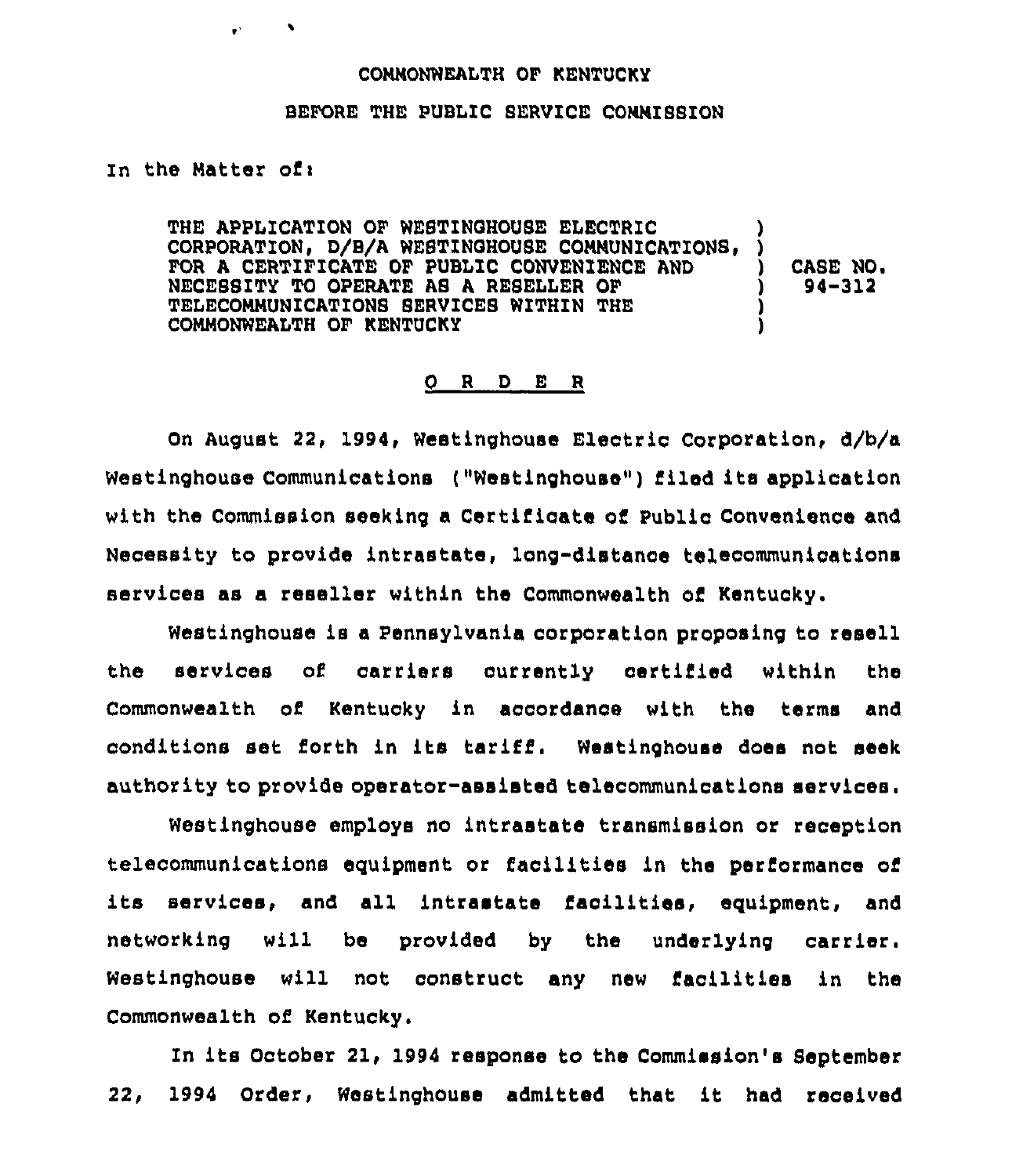compensation for the provision of intrastate telecommunications services within the Commonwealth of Kentucky prior to obtaining the authority granted herein. Pursuant to discussions with Commission Staff, Westinghouse filed an affidavit verifying that refunds or credits had been made to current and previous customers. Also included was a \$100 check to the Kentucky State Treasurer as voluntary payment pursuant to KRS 278.990.

 $\bullet$  and  $\bullet$  and  $\bullet$  and  $\bullet$  and  $\bullet$ 

The information provided by Westinghouse demonstrates its financial, managerial, and technical capability to provide intrastate, long-distance telecommunications service. The proposed rates filed August 22, 1994 should be approved as the fair, just, and reasonable rates to be charged.

The Commission, having considered the application, the information provided by Westinghouse, and being otherwise sufficiently advised, HEREBY ORDERS thati

1. Westinghouse be and it hereby is granted authority to provide intrastate, long-distance telecommunioations services within the Commonwealth of Kentucky on and after the date of this Order.

2. Westinghouse shall comply with the provisions of the Orders in Administrative Case No. 323.<sup>1</sup>

 $\mathbf{1}$ Administrative Case No. 323, An Inquiry Into IntraLATA Toll Competition, An Appropriate Compensation Scheme for Completion of IntraLATA Calls by Interexchange Carriers, and WATS Jurisdictionality, Phase I, Order dated May 6, 1991.